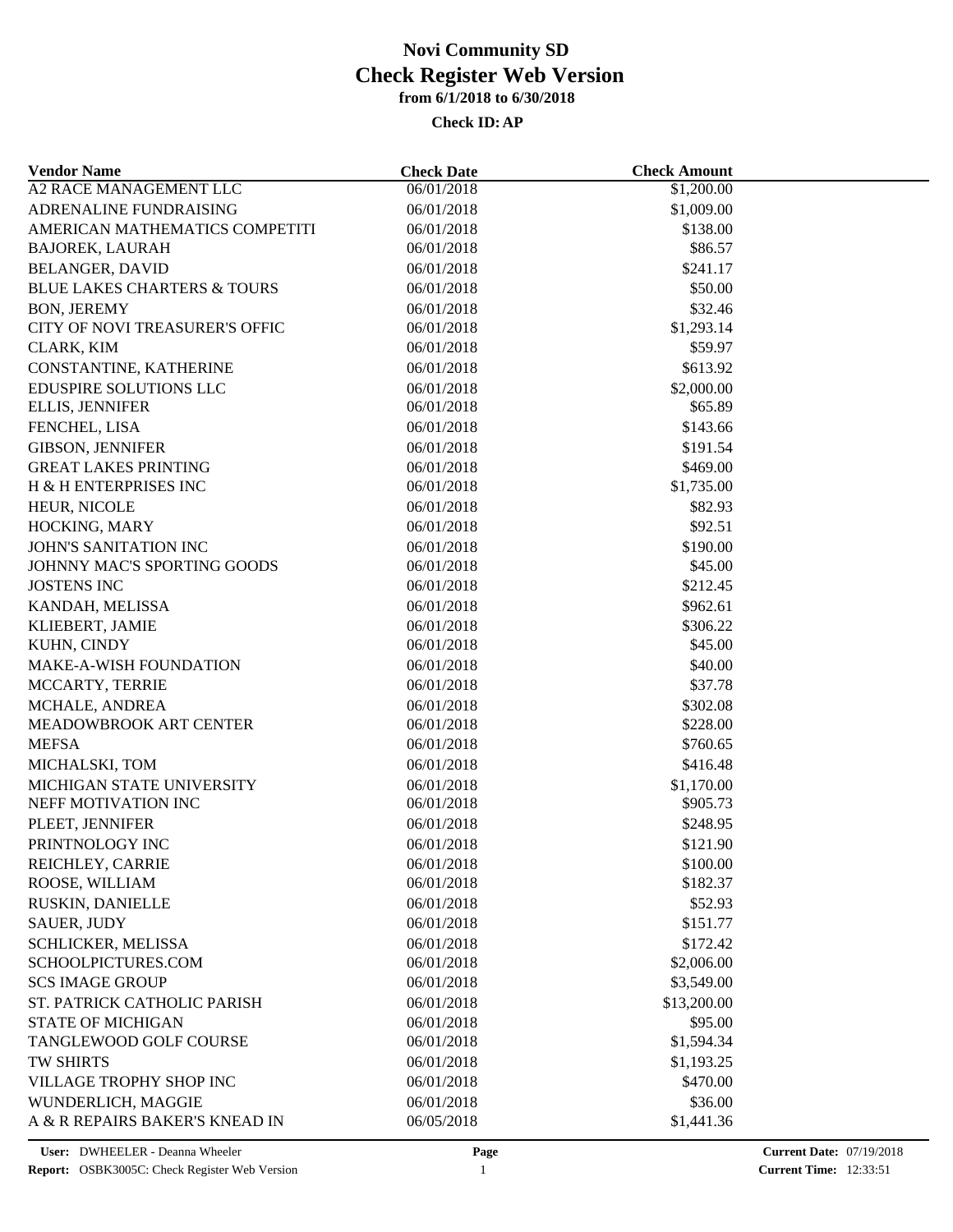| <b>Vendor Name</b>                  | <b>Check Date</b> | <b>Check Amount</b> |  |
|-------------------------------------|-------------------|---------------------|--|
| <b>ABEL, MARCI</b>                  | 06/05/2018        | \$647.18            |  |
| ACKERMAN, MARINA                    | 06/05/2018        | \$210.25            |  |
| AFTERSCHOOL ENRICHMENT SOLUTIO      | 06/05/2018        | \$1,183.00          |  |
| AWASTHI, RITU OR ABHINAV            | 06/05/2018        | \$29.30             |  |
| <b>BEDFORD, JULIE</b>               | 06/05/2018        | \$159.21            |  |
| CAMILLERI, JENNIFER                 | 06/05/2018        | \$180.56            |  |
| CANALES-HERBERT, BETH               | 06/05/2018        | \$94.09             |  |
| CARTER, NICOLE                      | 06/05/2018        | \$263.09            |  |
| CHEN, XUELEI                        | 06/05/2018        | \$175.00            |  |
| <b>CORE-LITE INDUSTRIES LLC</b>     | 06/05/2018        | \$2,350.00          |  |
| CORNELLIER, KAREN                   | 06/05/2018        | \$100.70            |  |
| CORRADIN, RENATA                    | 06/05/2018        | \$32.00             |  |
| CROMARTIE, RODERICK                 | 06/05/2018        | \$80.00             |  |
| DARWAK, ALISON                      | 06/05/2018        | \$93.58             |  |
| DINKELMANN, KATY                    | 06/05/2018        | \$174.89            |  |
| DUFF, JOANNE OR DAVE                | 06/05/2018        | \$208.50            |  |
| DUTHIE, KAREN                       | 06/05/2018        | \$60.39             |  |
| DUVALL, KRISTINA                    | 06/05/2018        | \$40.00             |  |
| ENDRESZL, KRIS                      | 06/05/2018        | \$76.00             |  |
| <b>ENVIRO-CLEAN SERVICES INC</b>    | 06/05/2018        | \$7,125.36          |  |
| EVELYN JABRI OR ANDREW FEIG         | 06/05/2018        | \$25.70             |  |
| <b>FINE ARTS MATTER</b>             | 06/05/2018        | \$660.00            |  |
| FRY, SHANNA                         | 06/05/2018        | \$40.00             |  |
| <b>FUNDRAISING BRICK LLC</b>        | 06/05/2018        | \$3,333.00          |  |
| GADEN, MICHAEL                      | 06/05/2018        | \$80.55             |  |
| <b>GRAFF, RENEE OR ROGER</b>        | 06/05/2018        | \$35.25             |  |
| <b>GRAPHIC VISIONS</b>              | 06/05/2018        | \$2,556.00          |  |
| <b>GREAT LAKES TAIKO CENTER LLC</b> | 06/05/2018        | \$240.00            |  |
| <b>GROVE, CHERYL OR GARY</b>        | 06/05/2018        | \$38.00             |  |
|                                     |                   |                     |  |
| HART, JOLEE OR JERROD               | 06/05/2018        | \$159.05            |  |
| HERTRICH, IRENE                     | 06/05/2018        | \$40.00             |  |
| HOWELL, LISA OR CRAIG               | 06/05/2018        | \$32.50<br>\$309.44 |  |
| JABRI, EVELYN                       | 06/05/2018        |                     |  |
| JANASHOUSKY, ROBERT OR CHRISTI      | 06/05/2018        | \$26.30             |  |
| JONES, KIMBERLY                     | 06/05/2018        | \$25.38             |  |
| <b>JULIA CHENG OR HAO YING</b>      | 06/05/2018        | \$43.95             |  |
| KELLY, MELISSA                      | 06/05/2018        | \$153.32            |  |
| KEMPISTY, RONALD OR LAURIE          | 06/05/2018        | \$66.70             |  |
| KERBRAT, JENNIFER                   | 06/05/2018        | \$295.46            |  |
| KOBAKOF, HAROLD OR BARBARA          | 06/05/2018        | \$31.25             |  |
| LACLEAR, CHARLES                    | 06/05/2018        | \$122.08            |  |
| LEE, AGNES                          | 06/05/2018        | \$153.32            |  |
| LEISURE UNLIMITED LLC               | 06/05/2018        | \$252.00            |  |
| LETARTE, NICHOLAS                   | 06/05/2018        | \$233.26            |  |
| LING SHI OR WEN CHEN                | 06/05/2018        | \$25.07             |  |
| MACARTHUR, ELLA                     | 06/05/2018        | \$153.32            |  |
| MAGUIRE, HATTIE                     | 06/05/2018        | \$270.00            |  |
| <b>MARSHALL MUSIC</b>               | 06/05/2018        | \$394.50            |  |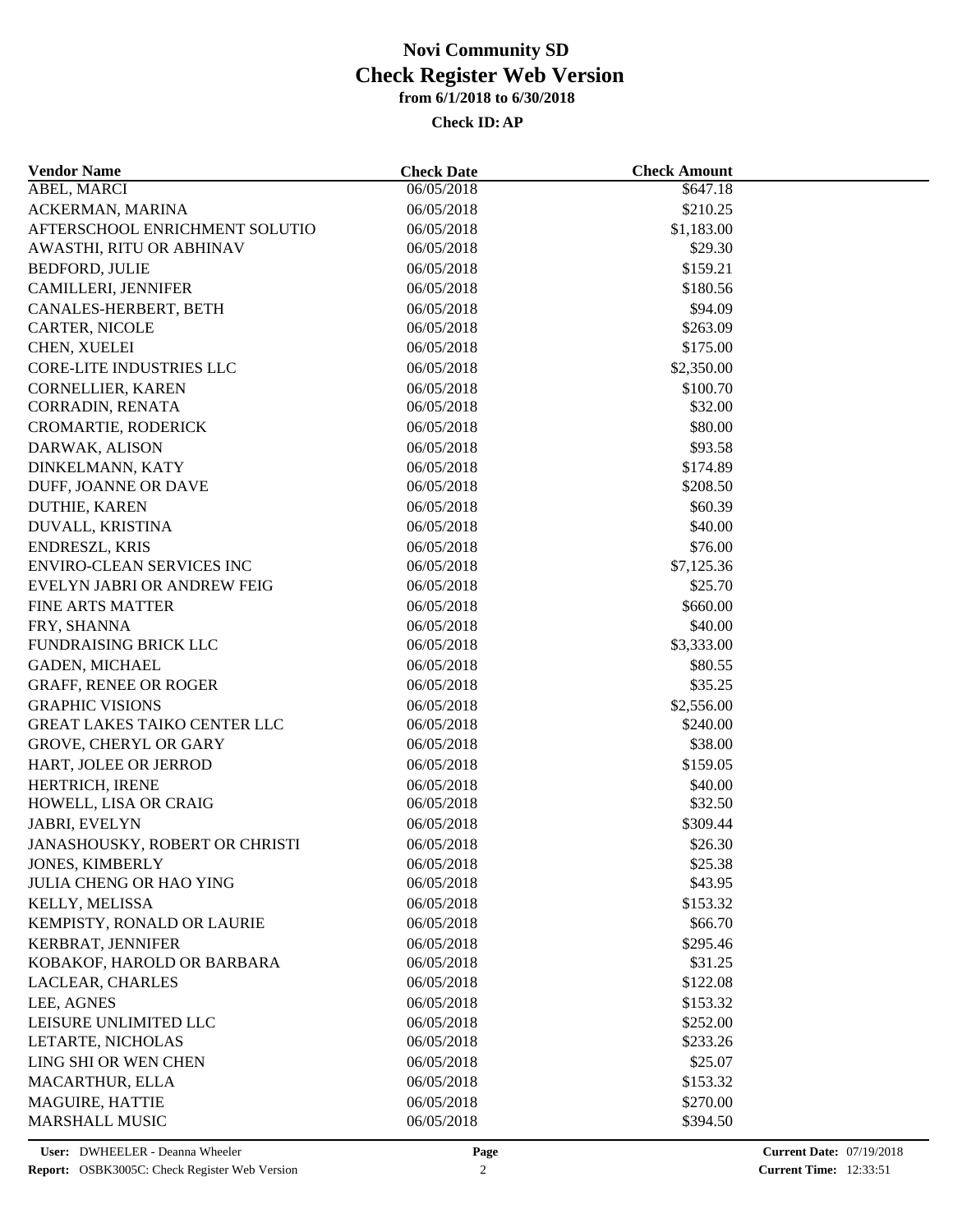| <b>Vendor Name</b>                                  | <b>Check Date</b>        | <b>Check Amount</b> |  |
|-----------------------------------------------------|--------------------------|---------------------|--|
| MARTLOCK, ANDREW OR PETRA                           | 06/05/2018               | \$64.90             |  |
| <b>MATHESON TRI-GAS INC</b>                         | 06/05/2018               | \$695.65            |  |
| MILLER, MARY                                        | 06/05/2018               | \$145.00            |  |
| MOSS, DARCIE                                        | 06/05/2018               | \$129.99            |  |
| MUDEL, ROMAN                                        | 06/05/2018               | \$39.52             |  |
| MURRAY, ELISA OR CHRISTOPHER                        | 06/05/2018               | \$33.10             |  |
| NOVI PUBLIC LIBRARY                                 | 06/05/2018               | \$1,211.33          |  |
| NUNEZ, LORRIE OR RANDY                              | 06/05/2018               | \$25.41             |  |
| OSHANA, CHRIS                                       | 06/05/2018               | \$34.99             |  |
| PLANTE & MORAN CRESA LLC                            | 06/05/2018               | \$8,800.00          |  |
| PLANTE & MORAN PLLC                                 | 06/05/2018               | \$7,500.00          |  |
| POHLONSKI, EMILY                                    | 06/05/2018               | \$95.76             |  |
| PRESIDIO NETWORKED SOLUTIONS L                      | 06/05/2018               | \$193.75            |  |
| PRINTNOLOGY INC                                     | 06/05/2018               | \$100.00            |  |
| PUPUTA, JUDY OR DARRYL                              | 06/05/2018               | \$29.65             |  |
| <b>QUITIQUIT, PAM</b>                               | 06/05/2018               | \$215.39            |  |
| RELIABLE DELIVERY                                   | 06/05/2018               | \$2,062.50          |  |
| RENTON, MING OR MARK                                | 06/05/2018               | \$152.80            |  |
| ROSEN, NORIKO                                       | 06/05/2018               | \$39.95             |  |
| SACKETT, GAYLE                                      | 06/05/2018               | \$116.02            |  |
| SAFEWAY SHREDDING LLC                               | 06/05/2018               | \$80.00             |  |
| <b>SCAVO, LAWRENCE</b>                              | 06/05/2018               | \$523.43            |  |
| <b>SCHMID, PAUL</b>                                 | 06/05/2018               | \$169.99            |  |
| SCHNURSTEIN, LAURA                                  | 06/05/2018               | \$265.96            |  |
| SERKAIAN, JOHN OR ANNE                              | 06/05/2018               | \$30.25             |  |
| <b>SMYTHE, TERRIE</b>                               | 06/05/2018               | \$30.00             |  |
|                                                     |                          | \$25.00             |  |
| <b>SWANSON, HEATHER</b><br>TAKEI, YUKARI OR HIROSHI | 06/05/2018<br>06/05/2018 | \$96.25             |  |
|                                                     |                          |                     |  |
| TOTAL PERFORMANCE TRAINING CEN                      | 06/05/2018               | \$1,185.00          |  |
| TUMBLE BUNNIES GYMNASTICS INC                       | 06/05/2018               | \$432.00            |  |
| WATSON, SUSAN OR THOMAS                             | 06/05/2018               | \$78.10             |  |
| <b>WAYNE RESA</b>                                   | 06/05/2018               | \$1,500.00          |  |
| WEI, YIPING                                         | 06/05/2018               | \$37.75             |  |
| WENNER, CHRISTINE                                   | 06/05/2018               | \$63.00             |  |
| YING, ALICE                                         | 06/05/2018               | \$247.54            |  |
| ZIEGLER, MICHAEL                                    | 06/05/2018               | \$51.86             |  |
| ZIELINSKI, GAIL                                     | 06/05/2018               | \$59.15             |  |
| <b>1ST AYD CORP</b>                                 | 06/07/2018               | \$183.01            |  |
| A & R REPAIRS BAKER'S KNEAD IN                      | 06/07/2018               | \$1,600.99          |  |
| A PARTS WAREHOUSE                                   | 06/07/2018               | \$1,384.23          |  |
| ACE TRANSPORTATION INC                              | 06/07/2018               | \$4,047.00          |  |
| AIELLO, NICHOLAS                                    | 06/07/2018               | \$350.00            |  |
| <b>ARTOME LLC</b>                                   | 06/07/2018               | \$2,565.00          |  |
| AT&T                                                | 06/07/2018               | \$774.76            |  |
| AT&T                                                | 06/07/2018               | \$1,191.35          |  |
| CARION, RACHEL E.                                   | 06/07/2018               | \$350.00            |  |
| <b>CINTAS CORPORATION #31</b>                       | 06/07/2018               | \$128.76            |  |
| CITY OF NOVI TREASURER'S OFFIC                      | 06/07/2018               | \$1,228.63          |  |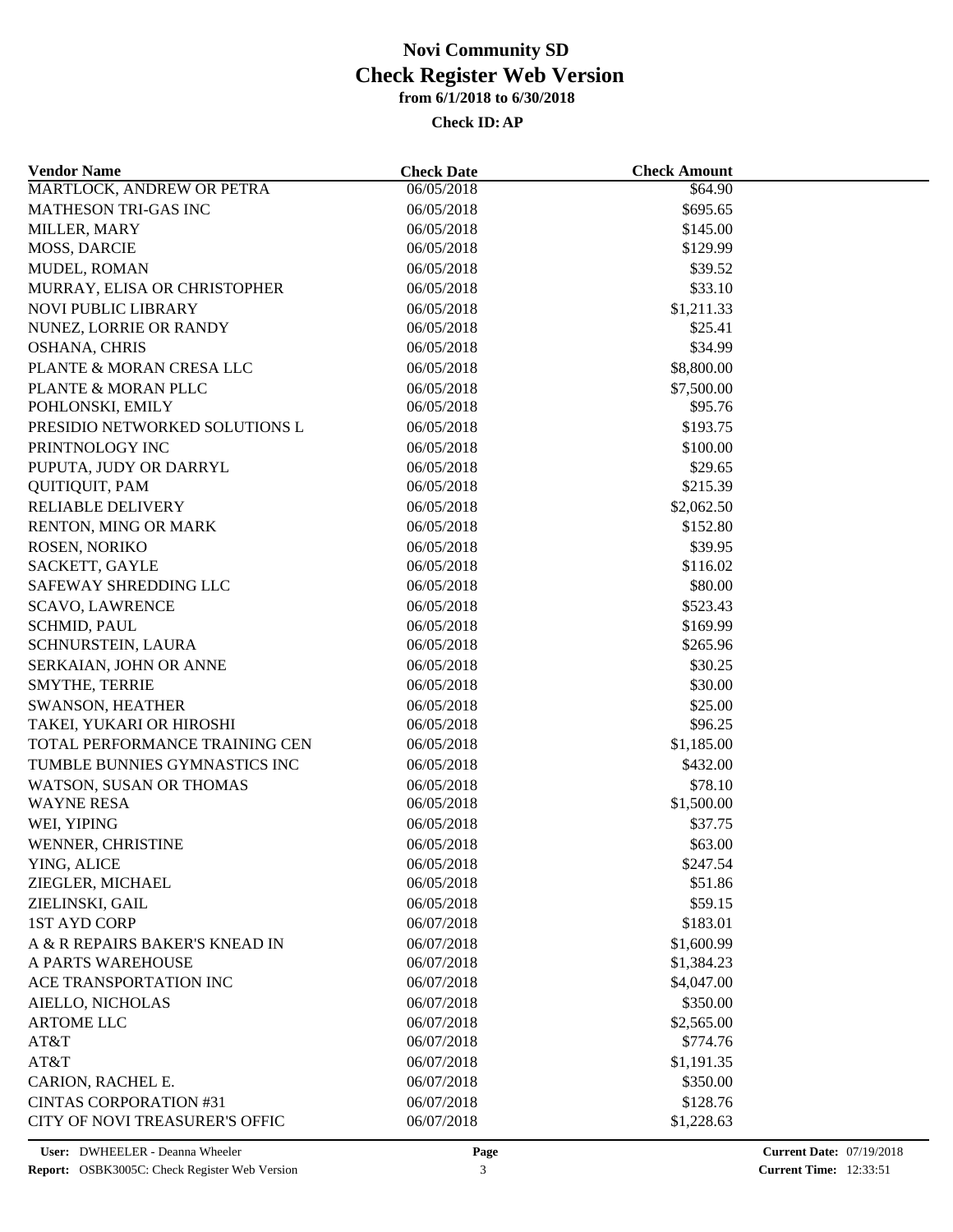| <b>Vendor Name</b>                 | <b>Check Date</b>        | <b>Check Amount</b>    |  |
|------------------------------------|--------------------------|------------------------|--|
| <b>CUMMINS BRIDGEWAY LLC</b>       | 06/07/2018               | \$670.38               |  |
| DTE ENERGY                         | 06/07/2018               | \$17,544.55            |  |
| <b>DTE ENERGY</b>                  | 06/07/2018               | \$8,515.14             |  |
| EDF ENERGY SERVICES LLC            | 06/07/2018               | \$11,399.32            |  |
| <b>ENVIRO-CLEAN SERVICES INC</b>   | 06/07/2018               | \$144,785.61           |  |
| EVENSON, HOLLY                     | 06/07/2018               | \$57.67                |  |
| <b>EVER KOLD REFRIGERATION</b>     | 06/07/2018               | \$1,621.00             |  |
| FILES, DARIA AMELIA                | 06/07/2018               | \$350.00               |  |
| <b>FLEETPRIDE INC</b>              | 06/07/2018               | \$5,899.72             |  |
| FLOROS, LISA                       | 06/07/2018               | \$103.66               |  |
| <b>GAGNON, MARK</b>                | 06/07/2018               | \$350.00               |  |
| GATT, MAUREEN                      | 06/07/2018               | \$350.00               |  |
| GEORGE, NICHOLAS MICHAEL           | 06/07/2018               | \$350.00               |  |
| HAMADA, YOKO OR YUJI               | 06/07/2018               | \$56.75                |  |
| HANSEN, ANN                        | 06/07/2018               | \$113.18               |  |
| HARE, MARGARET                     | 06/07/2018               | \$620.00               |  |
| HUMANEX VENTURES LLC               | 06/07/2018               | \$1,800.00             |  |
| INTERIM HOME HEALTHCARE OF OAK     | 06/07/2018               | \$5,983.75             |  |
| JACKSON TRUCK SERVICE INC          | 06/07/2018               | \$1,334.64             |  |
| JEUNG, JILL                        | 06/07/2018               | \$136.42               |  |
| KLIEBERT, JAMIE                    | 06/07/2018               | \$111.96               |  |
| LEVENS, GAIL L.                    | 06/07/2018               | \$350.00               |  |
| <b>MATHESON TRI-GAS INC</b>        | 06/07/2018               | \$102.77               |  |
| MICHENER, DATARA D.                | 06/07/2018               | \$180.00               |  |
| MULROONEY, REBECCA A.              | 06/07/2018               | \$350.00               |  |
| O CAPTAIN! EDUCATION LLC           | 06/07/2018               | \$650.00               |  |
| OAKLAND COUNTY HEALTH DIVISION     | 06/07/2018               | \$16.00                |  |
| <b>OAKLAND SCHOOLS</b>             | 06/07/2018               | \$7,625.00             |  |
| PAPUTA, JUDY OR DARRYL             | 06/07/2018               | \$29.65                |  |
| PASSEGGIATO, MICHELLE              | 06/07/2018               | \$780.00               |  |
| PEDIATRIC HEALTH CONSULTANTS I     | 06/07/2018               | \$26,212.48            |  |
| PERRIS, JIM OR SUSAN               | 06/07/2018               | \$101.60               |  |
| PITCHER, MARK OR JANET             | 06/07/2018               | \$86.82                |  |
| RINGOLD, CHERYL                    | 06/07/2018               | \$312.02               |  |
| <b>SBSI SOFTWARE INC</b>           | 06/07/2018               | \$1,797.60             |  |
| SCHOOLPICTURES.COM                 | 06/07/2018               | \$1,785.80             |  |
| SHARKEY, ERIN                      | 06/07/2018               | \$350.00               |  |
| SOUND ENGINEERING INC              | 06/07/2018               | \$488.00               |  |
|                                    |                          |                        |  |
| <b>SURE RIDE TRANSPORATION LLC</b> | 06/07/2018<br>06/07/2018 | \$6,500.00<br>\$350.00 |  |
| SWINDALL, MARYLOUISE               |                          |                        |  |
| THE ESTATE OF DEBORAH BEASON       | 06/07/2018               | \$721.33               |  |
| THE ESTATE OF LYNETTE BLOOM        | 06/07/2018               | \$1,700.31             |  |
| THE ESTATE OF SUSAN EGAN           | 06/07/2018               | \$5,291.84             |  |
| THRUN LAW FIRM P.C.                | 06/07/2018               | \$7,170.88             |  |
| TMP ARCHITECTURE INC               | 06/07/2018               | \$5,614.77             |  |
| UNITY SCHOOL BUS PARTS INC         | 06/07/2018               | \$262.90               |  |
| <b>CHAPTER 13 TRUSTEE</b>          | 06/07/2018               | \$50.00                |  |
| <b>MISDU</b>                       | 06/07/2018               | \$1,827.53             |  |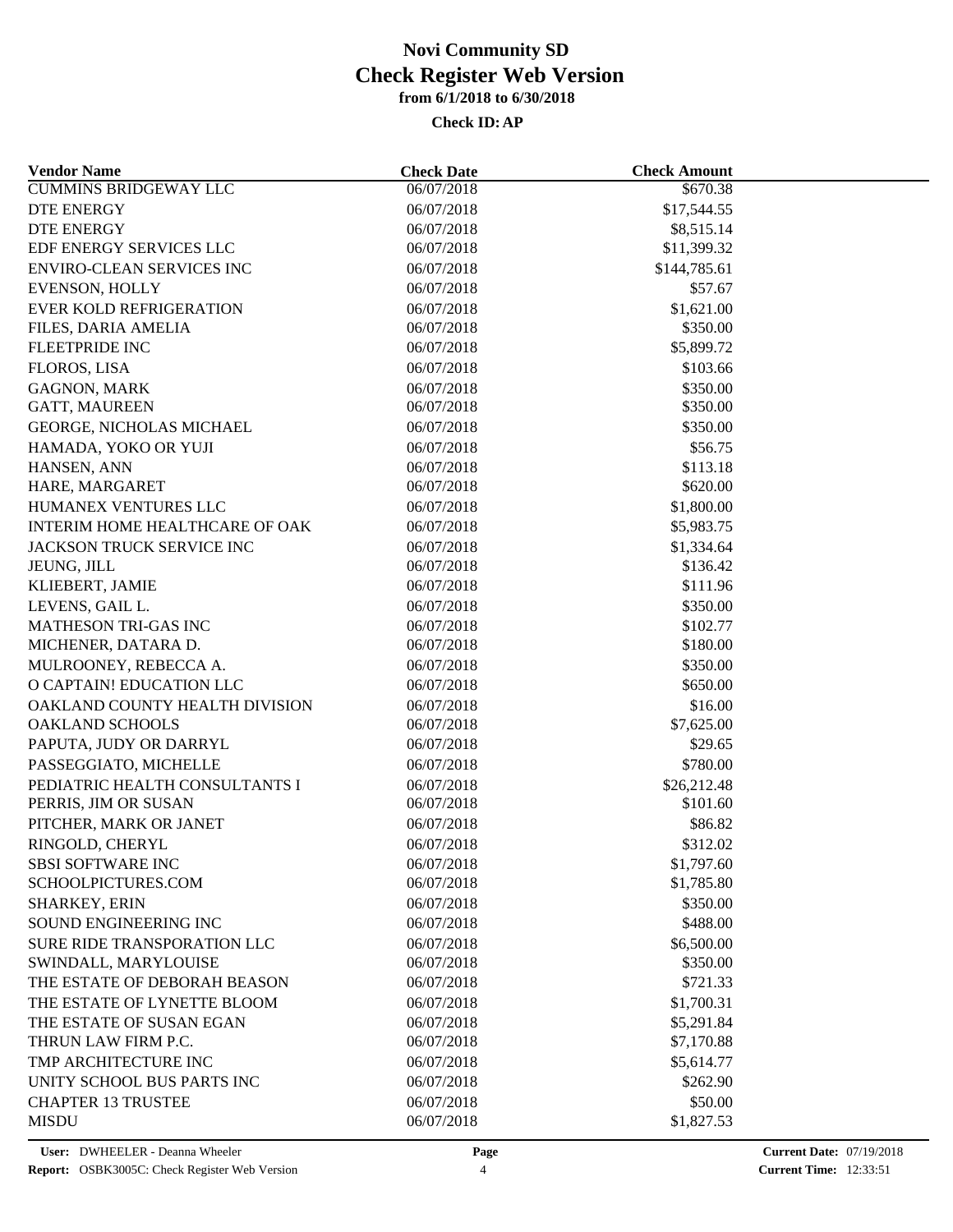| <b>Vendor Name</b>             | <b>Check Date</b> | <b>Check Amount</b> |  |
|--------------------------------|-------------------|---------------------|--|
| PENNSYLVANIA HIGHER ED ASSISTA | 06/07/2018        | \$233.77            |  |
| PIONEER CREDIT RECOVERY INC.   | 06/07/2018        | \$24.52             |  |
| UNITED STATES TREASURY         | 06/07/2018        | \$263.73            |  |
| ACKERSON, SUSAN                | 06/08/2018        | \$25.00             |  |
| BOYD, GAIL A.                  | 06/08/2018        | \$75.00             |  |
| <b>BREHMER, JULIE</b>          | 06/08/2018        | \$52.44             |  |
| BROWN, MARY C.                 | 06/08/2018        | \$150.00            |  |
| CHAPMAN, KIMBERLY              | 06/08/2018        | \$39.79             |  |
| DOROGI, CARLY                  | 06/08/2018        | \$132.35            |  |
| <b>DUBIEL, ASHLEY</b>          | 06/08/2018        | \$22.34             |  |
| ELLISTON, BETH                 | 06/08/2018        | \$14.00             |  |
| ESKO ROOFING & SHEET METAL INC | 06/08/2018        | \$233.00            |  |
| FRANCHI, KRISTA                | 06/08/2018        | \$14.00             |  |
| GASIDLO, MEGAN                 | 06/08/2018        | \$65.14             |  |
| <b>GIBSON, JENNIFER</b>        | 06/08/2018        | \$212.63            |  |
| HENRY, GICENTROY OR PAULA      | 06/08/2018        | \$423.80            |  |
| HP INC                         | 06/08/2018        | \$4,128.55          |  |
| <b>JOSTENS INC</b>             | 06/08/2018        | \$47.25             |  |
| <b>JOSTENS INC</b>             | 06/08/2018        | \$923.75            |  |
| KARR, NICOLE                   | 06/08/2018        | \$31.00             |  |
| KOHLS, ANDREA                  | 06/08/2018        | \$60.24             |  |
| KOPICH, KATHRYN                | 06/08/2018        | \$11.00             |  |
| MASON, ANN                     | 06/08/2018        | \$20.00             |  |
| MATTHEWS, STEVEN               | 06/08/2018        | \$403.40            |  |
| MCCARTHY & SMITH INC           | 06/08/2018        | \$381,284.69        |  |
| MCCURDY, DIANE                 | 06/08/2018        | \$98.36             |  |
| METRO STAR BRICK PAVERS AND LA | 06/08/2018        | \$2,718.91          |  |
| METRO STAR BRICK PAVERS AND LA | 06/08/2018        | \$1,340.00          |  |
| METRO STAR BRICK PAVERS AND LA | 06/08/2018        | \$9,160.00          |  |
| MORI, MIWI                     | 06/08/2018        | \$21.00             |  |
| NECKER, MELISSA                | 06/08/2018        | \$9.00              |  |
| NUZMAN, JAMIE                  | 06/08/2018        | \$51.00             |  |
| PLEET, JENNIFER                | 06/08/2018        | \$103.77            |  |
| PROVIDENCE OCCUPATIONAL HEALTH | 06/08/2018        | \$79.00             |  |
| QAQUISH, GHAIDA                | 06/08/2018        | \$61.00             |  |
| REED, MIHAELA                  | 06/08/2018        | \$31.00             |  |
| REMINGTON, BARB                | 06/08/2018        | \$14.00             |  |
| <b>RICOH USA INC</b>           | 06/08/2018        | \$2,803.91          |  |
| SCHRINER, STEPHANIE            | 06/08/2018        | \$150.00            |  |
| TALAN, TRUDY                   | 06/08/2018        | \$31.00             |  |
| TARA MICHENER INDUSTRIES LLC   | 06/08/2018        | \$180.00            |  |
| TAYLOR, DANIEL                 | 06/08/2018        | \$273.32            |  |
| TMP ARCHITECTURE INC           | 06/08/2018        | \$887.11            |  |
| <b>TW SHIRTS</b>               | 06/08/2018        | \$897.00            |  |
| YELLAPANTULA, PHANI            | 06/08/2018        | \$62.00             |  |
| A & R REPAIRS BAKER'S KNEAD IN | 06/14/2018        | \$374.88            |  |
| A PARTS WAREHOUSE              | 06/14/2018        | \$89.59             |  |
| ABEL, MARCI                    | 06/14/2018        | \$2,368.18          |  |
|                                |                   |                     |  |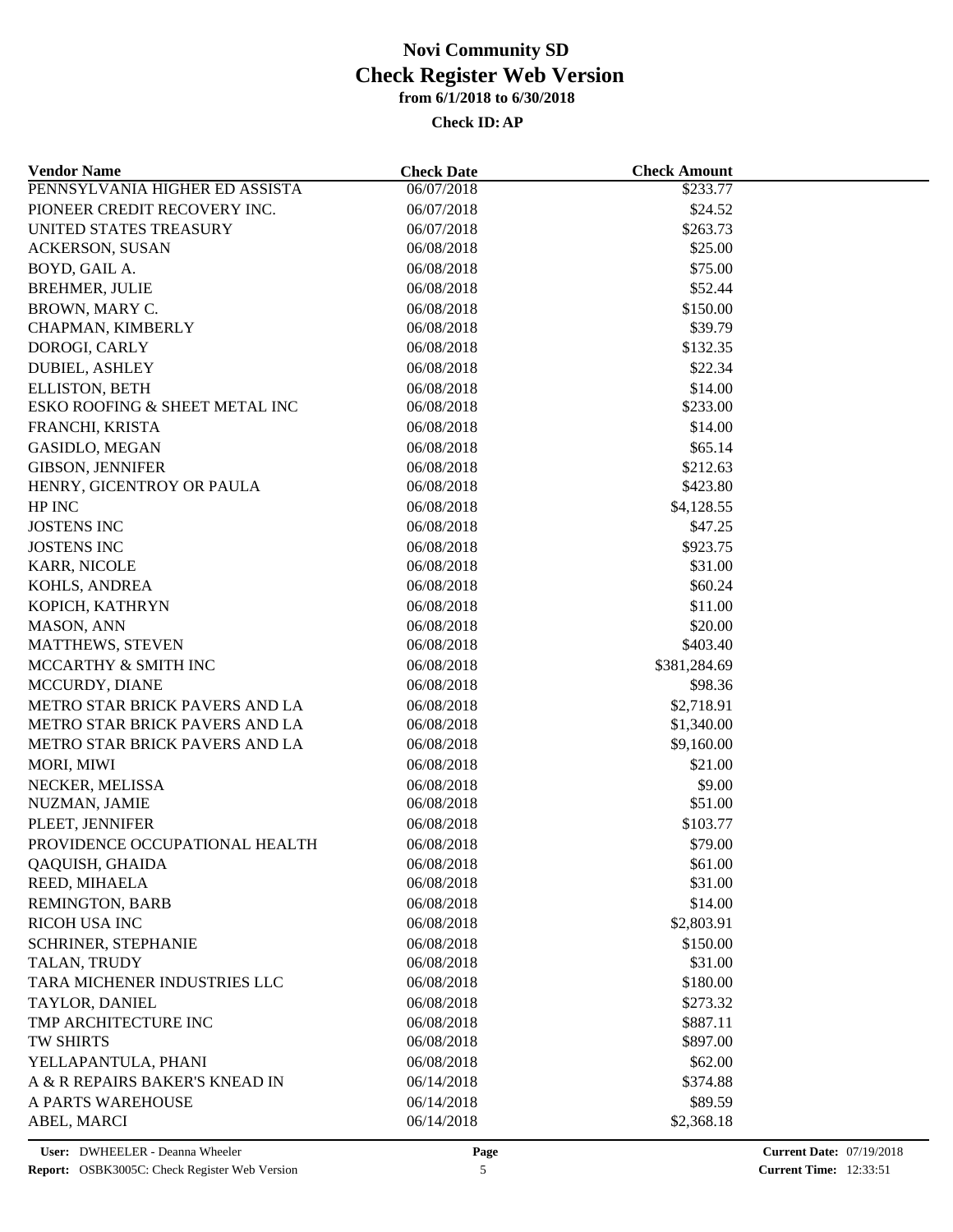| <b>Vendor Name</b>                 | <b>Check Date</b> | <b>Check Amount</b> |  |
|------------------------------------|-------------------|---------------------|--|
| <b>ADVANCE EDUCATION INC</b>       | 06/14/2018        | \$3,000.00          |  |
| ALLEGRA MARKETING PRINT MAIL -     | 06/14/2018        | \$226.48            |  |
| <b>AP EXAMS</b>                    | 06/14/2018        | \$142,066.00        |  |
| AT&T                               | 06/14/2018        | \$2,601.95          |  |
| <b>AT&amp;T MOBILITY</b>           | 06/14/2018        | \$1,793.83          |  |
| AVENTRIC TECHNOLOGIES LLC          | 06/14/2018        | \$3,560.00          |  |
| <b>BAYERL PRODUCTIONS</b>          | 06/14/2018        | \$2,090.00          |  |
| <b>BOCO ENTERPRISES INC</b>        | 06/14/2018        | \$2,500.00          |  |
| <b>BUDLONG, KRISTIN</b>            | 06/14/2018        | \$53.23             |  |
| <b>CEREAL CITY SCIENCE</b>         | 06/14/2018        | \$191.95            |  |
| <b>CHARTWELLS DINING SERVICES</b>  | 06/14/2018        | \$194,604.89        |  |
| CIANFERRA, LINDA                   | 06/14/2018        | \$107.15            |  |
| <b>CINTAS CORPORATION #31</b>      | 06/14/2018        | \$153.19            |  |
| CITY OF NOVI TREASURER'S OFFIC     | 06/14/2018        | \$50,090.00         |  |
| CLARK, KIM                         | 06/14/2018        | \$839.24            |  |
| <b>CUSTOM SPORTSWEAR INC</b>       | 06/14/2018        | \$1,845.20          |  |
| CYRUS, MELISSA                     | 06/14/2018        | \$18.74             |  |
| DEHNE, ANNE                        | 06/14/2018        | \$22.00             |  |
| <b>DTE ENERGY</b>                  | 06/14/2018        | \$28.63             |  |
| DTE ENERGY                         | 06/14/2018        | \$4,116.03          |  |
| <b>ENVIRO-CLEAN SERVICES INC</b>   | 06/14/2018        | \$2,473.50          |  |
| EVER KOLD REFRIGERATION            | 06/14/2018        | \$1,443.00          |  |
| FARRIS, CATHERINE M.               | 06/14/2018        | \$56.60             |  |
| FELCHER, BRIAN                     | 06/14/2018        | \$71.54             |  |
| <b>FILLIPPS, SHARON</b>            | 06/14/2018        | \$207.56            |  |
| FORSTER, JODI                      | 06/14/2018        | \$168.00            |  |
| GHAZAL, MARIA                      | 06/14/2018        | \$1,050.00          |  |
| GOKAVARPU, SAHITHI OR HARI         | 06/14/2018        | \$75.00             |  |
| <b>GRANT, JANET OR TODD</b>        | 06/14/2018        | \$292.12            |  |
| <b>HADLEY'S TOWING LLC</b>         |                   | \$750.00            |  |
|                                    | 06/14/2018        |                     |  |
| HERFF JONES INC                    | 06/14/2018        | \$2,814.16          |  |
| HUANG, CHRIS                       | 06/14/2018        | \$977.60            |  |
| <b>J &amp; K DIESEL SUPPLY INC</b> | 06/14/2018        | \$66.00             |  |
| <b>JOSTENS INC</b>                 | 06/14/2018        | \$559.95            |  |
| KASSAB, KELSEY                     | 06/14/2018        | \$44.91             |  |
| KOSAKA, VALERIE                    | 06/14/2018        | \$58.89             |  |
| LENGERICH, AINSLEY                 | 06/14/2018        | \$424.25            |  |
| LIFE INSURANCE COMPANY OF NORT     | 06/14/2018        | \$20,624.53         |  |
| LIU, RACHEL                        | 06/14/2018        | \$150.00            |  |
| MILARCH NURSERY INC.               | 06/14/2018        | \$270.30            |  |
| MILOSEVICH, SOOK                   | 06/14/2018        | \$201.46            |  |
| <b>NOVI PUBLIC LIBRARY</b>         | 06/14/2018        | \$699.97            |  |
| OAKLAND COUNTY HEALTH DIVISION     | 06/14/2018        | \$50.00             |  |
| PAPPURI, ANAND                     | 06/14/2018        | \$168.00            |  |
| PAS, MANDY                         | 06/14/2018        | \$23.53             |  |
| PHEIFFER, TODD ERIC                | 06/14/2018        | \$1,479.77          |  |
| PITNEY BOWES GLOBAL FINANCIAL      | 06/14/2018        | \$720.09            |  |
| PLANTE & MORAN CRESA LLC           | 06/14/2018        | \$10,822.50         |  |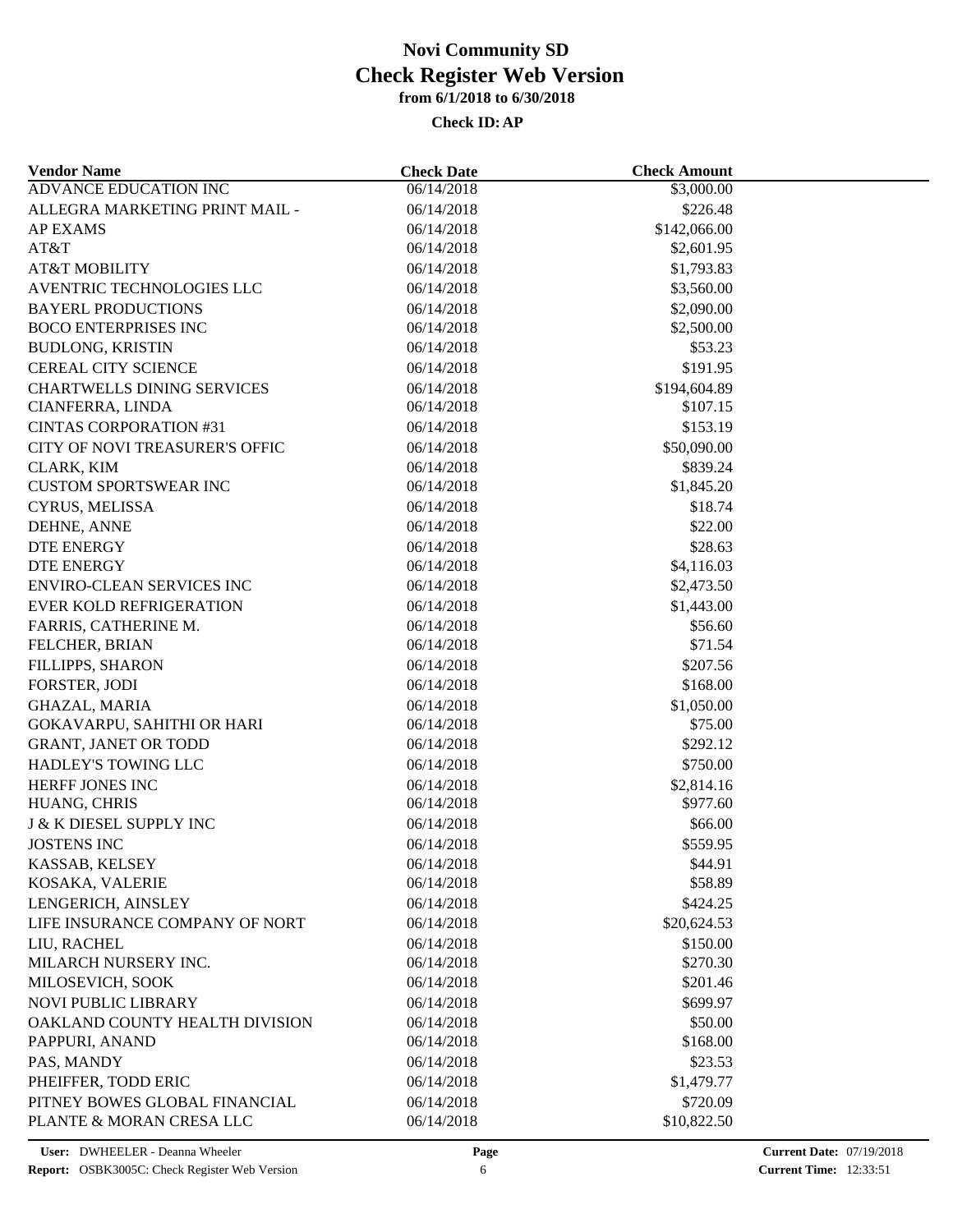| <b>Vendor Name</b>                  | <b>Check Date</b> | <b>Check Amount</b> |  |
|-------------------------------------|-------------------|---------------------|--|
| POHLONSKI, EMILY                    | 06/14/2018        | \$1,987.86          |  |
| REGOLI, D. MAI THI                  | 06/14/2018        | \$122.42            |  |
| SAFEWAY SHREDDING LLC               | 06/14/2018        | \$240.00            |  |
| SAUCHAK, CHRISTINA                  | 06/14/2018        | \$305.94            |  |
| SCHNURSTEIN, LAURA                  | 06/14/2018        | \$177.70            |  |
| <b>SCHOLASTIC BOOK FAIRS</b>        | 06/14/2018        | \$4,239.34          |  |
| SECREST WARDLE LYNCH HAMPTON T      | 06/14/2018        | \$169.22            |  |
| SHAHEEN, HELENE                     | 06/14/2018        | \$62.49             |  |
| SMITH, PHELAN                       | 06/14/2018        | \$23.94             |  |
| SMITH, RYAN                         | 06/14/2018        | \$63.96             |  |
| SORENSEN, MARY                      | 06/14/2018        | \$49.13             |  |
| <b>SUN BAOJING OR WANG BINGCHEN</b> | 06/14/2018        | \$92.45             |  |
| SURE RIDE TRANSPORATION LLC         | 06/14/2018        | \$5,850.00          |  |
| <b>TEAM GAZELLE</b>                 | 06/14/2018        | \$1,769.40          |  |
| THE ARGUS-PRESS COMPANY             | 06/14/2018        | \$640.00            |  |
| THURMAN, LAWRENCE                   | 06/14/2018        | \$3,120.00          |  |
| TREDROC TIRE SERVICES LLC           | 06/14/2018        | \$4,353.37          |  |
| TYRPAK, CHRISTOPHER                 | 06/14/2018        | \$28.80             |  |
| VAN EIZENGA, JAMES                  | 06/14/2018        | \$55.75             |  |
| VOLLMER, RENEA                      | 06/14/2018        | \$196.42            |  |
| WARECK, MICHELE                     | 06/14/2018        | \$407.00            |  |
| WOOD, JESSICA                       | 06/14/2018        | \$75.00             |  |
|                                     |                   |                     |  |
| ADVANCE EDUCATION INC               | 06/21/2018        | \$1,315.64          |  |
| AFTERSCHOOL ENRICHMENT SOLUTIO      | 06/21/2018        | \$4,368.00          |  |
| <b>AKCASU, AUDREY</b>               | 06/21/2018        | \$35.00             |  |
| ALLEGRA MARKETING PRINT MAIL -      | 06/21/2018        | \$5,583.30          |  |
| ARO, CHARLES                        | 06/21/2018        | \$980.00            |  |
| <b>ARTOME LLC</b>                   | 06/21/2018        | \$168.00            |  |
| AT&T                                | 06/21/2018        | \$642.04            |  |
| <b>BABA LANGUAGE SERVICES</b>       | 06/21/2018        | \$755.00            |  |
| <b>BAKER'S OF MILFORD</b>           | 06/21/2018        | \$2,834.40          |  |
| <b>BAKER, ROBERT</b>                | 06/21/2018        | \$499.75            |  |
| <b>BANDYK, SHARON</b>               | 06/21/2018        | \$280.00            |  |
| <b>BARR, JENNIFER</b>               | 06/21/2018        | \$25.42             |  |
| BEDFORD, JULIE                      | 06/21/2018        | \$26.38             |  |
| <b>BEYER, TODD</b>                  | 06/21/2018        | \$440.00            |  |
| <b>BRATNEY, BETHANY</b>             | 06/21/2018        | \$391.46            |  |
| <b>BRODERICK, NICOLE</b>            | 06/21/2018        | \$38.89             |  |
| <b>BROOKES BUNCH</b>                | 06/21/2018        | \$178.50            |  |
| CAMPBELL-MILLER, HEATHER            | 06/21/2018        | \$92.62             |  |
| <b>CAPTIV8 PROMOTIONS</b>           | 06/21/2018        | \$1,400.60          |  |
| CARTER, NICOLE                      | 06/21/2018        | \$120.80            |  |
| CDW GOVERNMENT INC                  | 06/21/2018        | \$1,614.95          |  |
| CHAVARKAR, POOJA                    | 06/21/2018        | \$14.83             |  |
| CHESS SCHOLARS INC                  | 06/21/2018        | \$4,512.00          |  |
| <b>CINTAS CORPORATION #31</b>       | 06/21/2018        | \$153.19            |  |
| CIOLLI, LISA                        | 06/21/2018        | \$315.00            |  |
| CITY OF NOVI WATER & SEWER DEP      | 06/21/2018        | \$5,148.60          |  |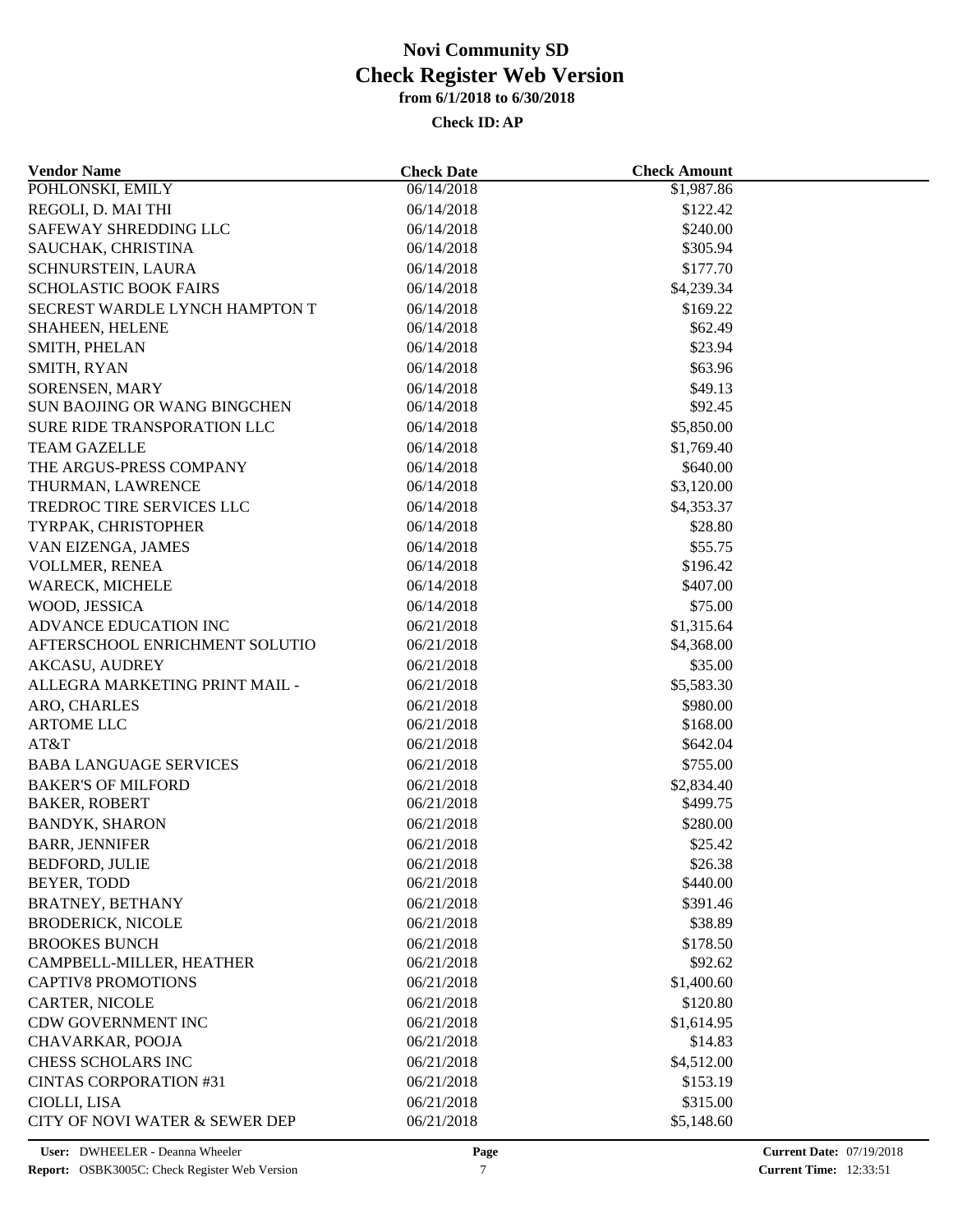| <b>Vendor Name</b>                                   | <b>Check Date</b>        | <b>Check Amount</b>    |  |
|------------------------------------------------------|--------------------------|------------------------|--|
| <b>COLLINS, DONNA</b>                                | 06/21/2018               | \$500.00               |  |
| CONSTANTINE, KATHERINE                               | 06/21/2018               | \$83.14                |  |
| <b>CORRION, KRISTIN</b>                              | 06/21/2018               | \$181.97               |  |
| CROUSE, RICHARD                                      | 06/21/2018               | \$116.00               |  |
| <b>CUMMINS BRIDGEWAY LLC</b>                         | 06/21/2018               | \$141.18               |  |
| DEAF COMMUNITY ADVOCACY NETWOR                       | 06/21/2018               | \$194.50               |  |
| DIATIKAR, CHRISTINE                                  | 06/21/2018               | \$111.33               |  |
| DIGITAL AGE TECHNOLOGIES INC                         | 06/21/2018               | \$770.00               |  |
| DINKELMANN, JEFFREY                                  | 06/21/2018               | \$93.82                |  |
| DINKELMANN, KATY                                     | 06/21/2018               | \$184.10               |  |
| DIRECT ENERGY BUSINESS INC                           | 06/21/2018               | \$65,328.52            |  |
| DORNSEIFER, JEFFREY E.                               | 06/21/2018               | \$150.00               |  |
| ELLIOTT, KAITLYN                                     | 06/21/2018               | \$130.95               |  |
| <b>ELLIS, JENNIFER</b>                               | 06/21/2018               | \$58.80                |  |
| <b>ENZO WATER SERVICE</b>                            | 06/21/2018               | \$316.67               |  |
| <b>FINE ARTS MATTER</b>                              | 06/21/2018               | \$581.50               |  |
| <b>FLEES, DOUGLAS</b>                                | 06/21/2018               | \$116.00               |  |
| FLIPSIDE ART STUDIO LLC                              | 06/21/2018               | \$660.00               |  |
| FORTIN, AMANJOT                                      | 06/21/2018               | \$768.00               |  |
| FOUNDATIONS OF CREATIVE VISION                       | 06/21/2018               | \$855.00               |  |
| GENTRY, MICHAEL R.                                   | 06/21/2018               | \$116.00               |  |
| <b>GIBSON, JENNIFER</b>                              | 06/21/2018               | \$144.21               |  |
| <b>GOODWILL INDUSTRIES OF GREATER</b>                | 06/21/2018               | \$4,254.60             |  |
| HAAS, JUSTIN                                         | 06/21/2018               | \$9.50                 |  |
| HAEBLER, CINDY                                       | 06/21/2018               | \$1,281.12             |  |
| HANSEN, JASON                                        | 06/21/2018               | \$36.97                |  |
| HARBAR, ERIN                                         | 06/21/2018               | \$95.93                |  |
| HARRIS, RACHEL                                       | 06/21/2018               | \$110.00               |  |
| HAYWARD, CHRISTINE                                   | 06/21/2018               | \$360.07               |  |
| HOPPENSTEDT, DARBY                                   | 06/21/2018               | \$46.98                |  |
|                                                      |                          |                        |  |
| HUYNH, TRUC PHUONG<br>INTERIM HOME HEALTHCARE OF OAK | 06/21/2018<br>06/21/2018 | \$50.00                |  |
| JOHN'S SANITATION INC                                |                          | \$2,158.75<br>\$360.00 |  |
|                                                      | 06/21/2018               |                        |  |
| JOHNSON, MICHELLE                                    | 06/21/2018               | \$16.55                |  |
| <b>JOSTENS INC</b>                                   | 06/21/2018               | \$334.47               |  |
| <b>JUSZAK, KAIJA</b>                                 | 06/21/2018               | \$84.98                |  |
| KENSINGTON VALLEY SPORTS LLC                         | 06/21/2018               | \$76.50                |  |
| KUHN, CINDY                                          | 06/21/2018               | \$525.57               |  |
| KULMAN, CHARLOTTE                                    | 06/21/2018               | \$160.01               |  |
| <b>LAB-AIDS INC</b>                                  | 06/21/2018               | \$4,812.50             |  |
| LEARNING RESOURCES NETWORK INC                       | 06/21/2018               | \$72.50                |  |
| LIFETOUCH NATIONAL SCHOOL STUD                       | 06/21/2018               | \$338.00               |  |
| LIM-ARENA, DEBORAH                                   | 06/21/2018               | \$2,032.25             |  |
| LOWES, DANIEL                                        | 06/21/2018               | \$362.00               |  |
| MASON, DONALD J.                                     | 06/21/2018               | \$2,840.00             |  |
| MATHESON TRI-GAS INC                                 | 06/21/2018               | \$99.55                |  |
| MATSUSHITA, DAISUKE                                  | 06/21/2018               | \$67.85                |  |
| MCKAIG, HEATHER                                      | 06/21/2018               | \$1,547.35             |  |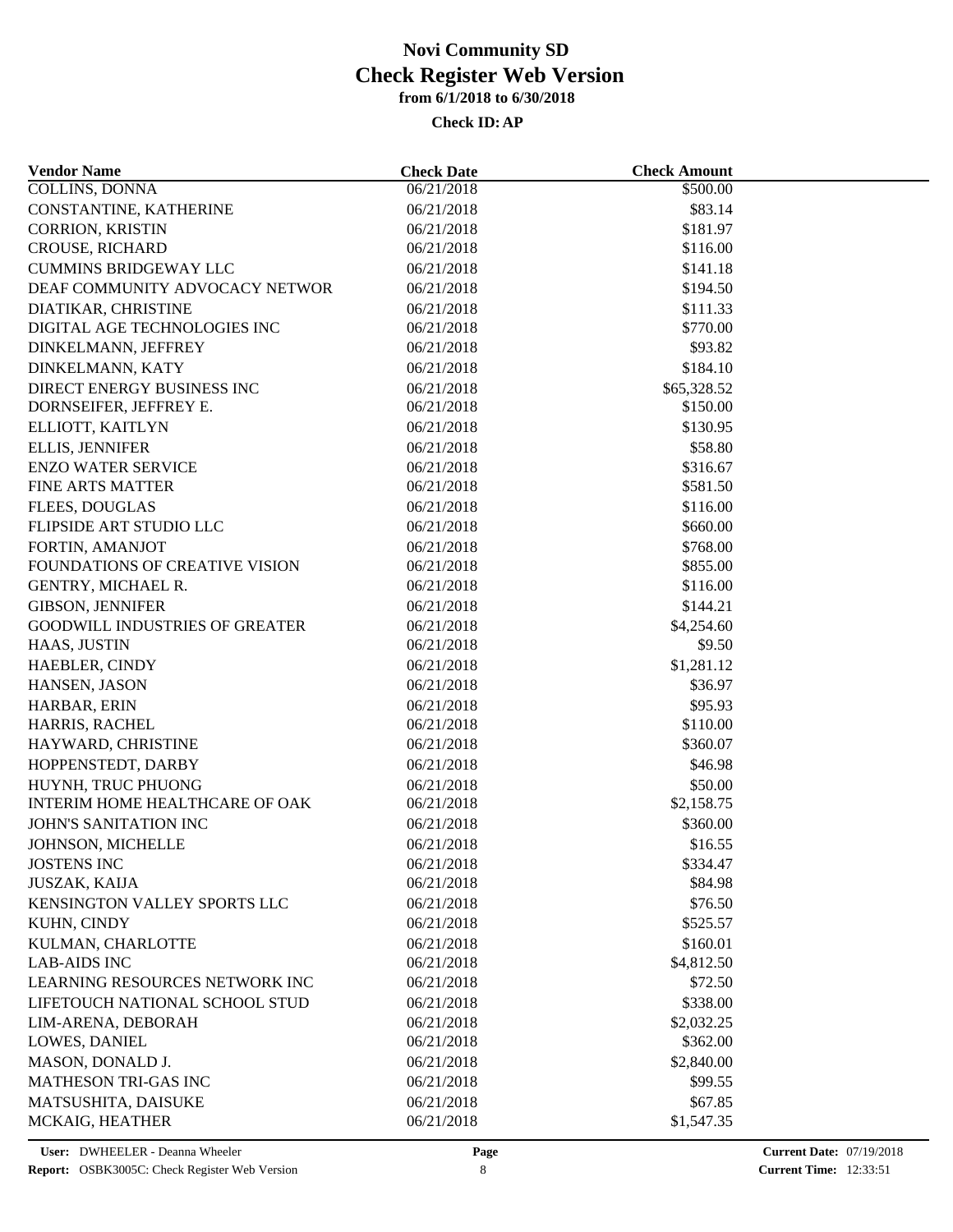| <b>Vendor Name</b>                               | <b>Check Date</b>        | <b>Check Amount</b> |  |
|--------------------------------------------------|--------------------------|---------------------|--|
| METRO ATHLETIC OFFICIALS ASSOC                   | 06/21/2018               | \$650.00            |  |
| MICHIGAN EDUCATIONAL THEATRE A                   | 06/21/2018               | \$1,260.00          |  |
| MICHIGAN H.S. ATHLETIC ASSOC.                    | 06/21/2018               | \$5,361.00          |  |
| MIDWEST AIR FILTER INC                           | 06/21/2018               | \$875.56            |  |
| MINNICK, JILL                                    | 06/21/2018               | \$140.99            |  |
| MOLNAR, KATE                                     | 06/21/2018               | \$431.25            |  |
| MUSA, CARLY                                      | 06/21/2018               | \$306.29            |  |
| NAEHS LLC (NATIONAL ADULT EDUC                   | 06/21/2018               | \$80.00             |  |
| NAKFOOR, LAINE                                   | 06/21/2018               | \$232.34            |  |
| NATIONAL ASSOC SECONDARY SCHOO                   | 06/21/2018               | \$480.00            |  |
| NORRIS, KIMBERLY R.                              | 06/21/2018               | \$500.00            |  |
| NORTHEY, LISA                                    | 06/21/2018               | \$480.00            |  |
| <b>NOVI HIGH SCHOOL BAND BOOSTERS</b>            | 06/21/2018               | \$825.00            |  |
| ONYX WELLNESS LLC                                | 06/21/2018               | \$288.00            |  |
| ORR, HEYDIE                                      | 06/21/2018               | \$70.08             |  |
| PARIKH, DIPTI SHANKAR                            | 06/21/2018               | \$1,872.00          |  |
| PATEL, SHAILEE                                   | 06/21/2018               | \$411.27            |  |
| PAULY'S CHOP SHOP LAWN CARE &                    | 06/21/2018               | \$2,520.00          |  |
| PEARSON CLINICAL ASSESSMENT                      | 06/21/2018               | \$123.00            |  |
| PINGEL, CYNTHIA                                  | 06/21/2018               | \$250.63            |  |
| POHLONSKI, EMILY                                 | 06/21/2018               | \$25.80             |  |
| PRINCE, CAIRA A.                                 | 06/21/2018               | \$50.00             |  |
| REID, MARSHA                                     | 06/21/2018               | \$510.97            |  |
| ROSEN, NORIKO                                    | 06/21/2018               | \$1,100.30          |  |
| RUSKIN, DANIELLE                                 | 06/21/2018               | \$123.25            |  |
| RZEPKA, JIM                                      | 06/21/2018               | \$100.00            |  |
|                                                  |                          | \$35.94             |  |
| <b>SCAGNETTI, TONY</b><br><b>SCAVO, LAWRENCE</b> | 06/21/2018<br>06/21/2018 | \$106.19            |  |
| <b>SCHLUTER, PATRICK</b>                         | 06/21/2018               | \$17.95             |  |
|                                                  |                          |                     |  |
| SCHMIDT, WILLIAM F.                              | 06/21/2018               | \$48.00             |  |
| SCHOOLPICTURES.COM                               | 06/21/2018               | \$5,594.68          |  |
| <b>SEGARS, ANGELA</b>                            | 06/21/2018               | \$26.00             |  |
| <b>SERVICE SPORTS</b>                            | 06/21/2018               | \$365.00            |  |
| SHIMODA, YASUO OR YOKO                           | 06/21/2018               | \$30.00             |  |
| SHROPSHIRE, TAMIRA                               | 06/21/2018               | \$74.49             |  |
| <b>SIKAITIS, JODIE</b>                           | 06/21/2018               | \$154.34            |  |
| SMITH, RYAN                                      | 06/21/2018               | \$241.39            |  |
| SOO JUNG LEE OR SUNOKEUM JUNG                    | 06/21/2018               | \$72.25             |  |
| SPENCER, SHERTINA                                | 06/21/2018               | \$69.93             |  |
| STAGE NOVI THEATRE BOOSTERS                      | 06/21/2018               | \$13,186.18         |  |
| STATE WIRE AND TERMINAL INC                      | 06/21/2018               | \$115.39            |  |
| STOTLER, DIANA                                   | 06/21/2018               | \$218.54            |  |
| <b>SUZUKI, AYUMI</b>                             | 06/21/2018               | \$38.25             |  |
| SWANSON, RYAN                                    | 06/21/2018               | \$27.48             |  |
| TATSAK, JUSTIN                                   | 06/21/2018               | \$70.00             |  |
| THE BEST DEALS FOR YOU LLC                       | 06/21/2018               | \$850.00            |  |
| TOFILSKI, WILLIAM RAYMOND                        | 06/21/2018               | \$4,015.00          |  |
| TOTAL PERFORMANCE TRAINING CEN                   | 06/21/2018               | \$3,540.00          |  |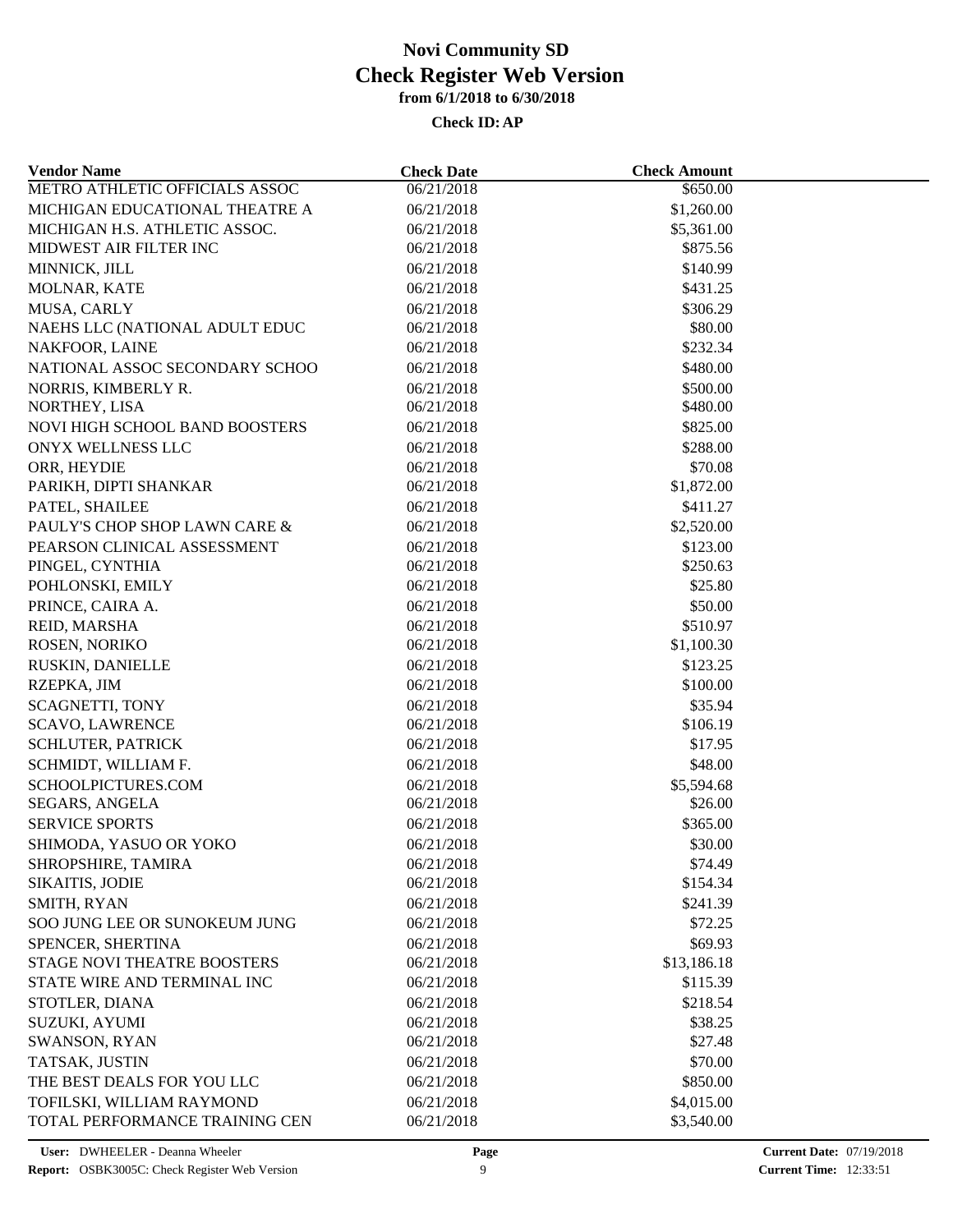| <b>Vendor Name</b>                        | <b>Check Date</b>        | <b>Check Amount</b>    |  |
|-------------------------------------------|--------------------------|------------------------|--|
| TROOST, KIM                               | 06/21/2018               | \$305.20               |  |
| TW SHIRTS                                 | 06/21/2018               | \$137.00               |  |
| UNITY SCHOOL BUS PARTS INC                | 06/21/2018               | \$499.89               |  |
| <b>UPBEAT DANCE</b>                       | 06/21/2018               | \$49.00                |  |
| VELLUCCI, MARK ANDREW                     | 06/21/2018               | \$215.00               |  |
| VILLAGE TROPHY SHOP INC                   | 06/21/2018               | \$160.00               |  |
| WALNUT CREEK COUNTRY CLUB                 | 06/21/2018               | \$2,095.20             |  |
| <b>WALTERS, LARRY</b>                     | 06/21/2018               | \$60.00                |  |
| WEINERT, ASHLEY                           | 06/21/2018               | \$23.93                |  |
| WHEAT, MEAGHAN                            | 06/21/2018               | \$213.01               |  |
| WHEELER, DEANNA                           | 06/21/2018               | \$92.15                |  |
| WILKINSON, KAREN                          | 06/21/2018               | \$28.35                |  |
| YOUNG, JAMIE                              | 06/21/2018               | \$176.77               |  |
| ZIMMERMAN, JILL                           | 06/21/2018               | \$169.56               |  |
| <b>CHAPTER 13 TRUSTEE</b>                 | 06/25/2018               | \$50.00                |  |
| <b>MISDU</b>                              | 06/25/2018               | \$1,827.53             |  |
| PENNSYLVANIA HIGHER ED ASSISTA            | 06/25/2018               | \$169.76               |  |
| PIONEER CREDIT RECOVERY INC.              | 06/25/2018               | \$22.36                |  |
| UNITED STATES TREASURY                    | 06/25/2018               | \$100.00               |  |
| <b>ABC MANAGEMENT</b>                     | 06/28/2018               | \$4,260.00             |  |
| ALL AMERICAN FIELD HOCKEY CAMP            | 06/28/2018               | \$3,885.00             |  |
| ALLEGRA MARKETING PRINT MAIL -            | 06/28/2018               | \$1,330.17             |  |
| ARMSTRONG, ROBERT                         | 06/28/2018               | \$243.94               |  |
| AT&T                                      | 06/28/2018               | \$809.62               |  |
| AVENTRIC TECHNOLOGIES LLC                 | 06/28/2018               | \$1,660.00             |  |
| <b>BALDWIN, DAVID J.</b>                  | 06/28/2018               | \$1,355.67             |  |
| <b>BLACHA, JOHN</b>                       | 06/28/2018               | \$1,025.00             |  |
| BURKHARDT, LORETTA                        | 06/28/2018               | \$383.42               |  |
| CADENA, LYDIA                             | 06/28/2018               | \$1,280.00             |  |
| CASTLE, KATHRYN                           | 06/28/2018               | \$291.07               |  |
| <b>CATTAILS GOLF CLUB</b>                 |                          |                        |  |
| <b>CINTAS CORPORATION #31</b>             | 06/28/2018<br>06/28/2018 | \$4,150.04<br>\$462.72 |  |
| <b>CONSUMERS ENERGY</b>                   | 06/28/2018               |                        |  |
|                                           |                          | \$6,219.38             |  |
| <b>CUMMINS BRIDGEWAY LLC</b>              | 06/28/2018               | \$1,210.86             |  |
| DAGOSTINO, MARIO                          | 06/28/2018               | \$70.00                |  |
| DAVENPORT, CATHERINE                      | 06/28/2018               | \$82.82                |  |
| <b>DTE ENERGY</b>                         | 06/28/2018               | \$16,620.04            |  |
| EASTERN MICHIGAN UNIVERSITY               | 06/28/2018               | \$14,577.73            |  |
| ERICKSON, ALYSSA                          | 06/28/2018               | \$37.23                |  |
| EXECUTIVE ENERGY SERVICES LLC             | 06/28/2018               | \$400.00               |  |
| FARRIS, CATHERINE M.                      | 06/28/2018               | \$450.00               |  |
| FOLLETT SCHOOL SOLUTIONS INC              | 06/28/2018               | \$12,008.14            |  |
| <b>GEORGE, RENJI</b>                      | 06/28/2018               | \$79.42                |  |
| <b>GREAT LAKES POWER &amp; LIGHTING I</b> | 06/28/2018               | \$29,844.73            |  |
| HILL, SAMANTHA                            | 06/28/2018               | \$32.41                |  |
| <b>HOLLAND BUS COMPANY</b>                | 06/28/2018               | \$18.38                |  |
| HOURIGAN, MARK                            | 06/28/2018               | \$553.50               |  |
| HUMANEX VENTURES LLC                      | 06/28/2018               | \$3,750.00             |  |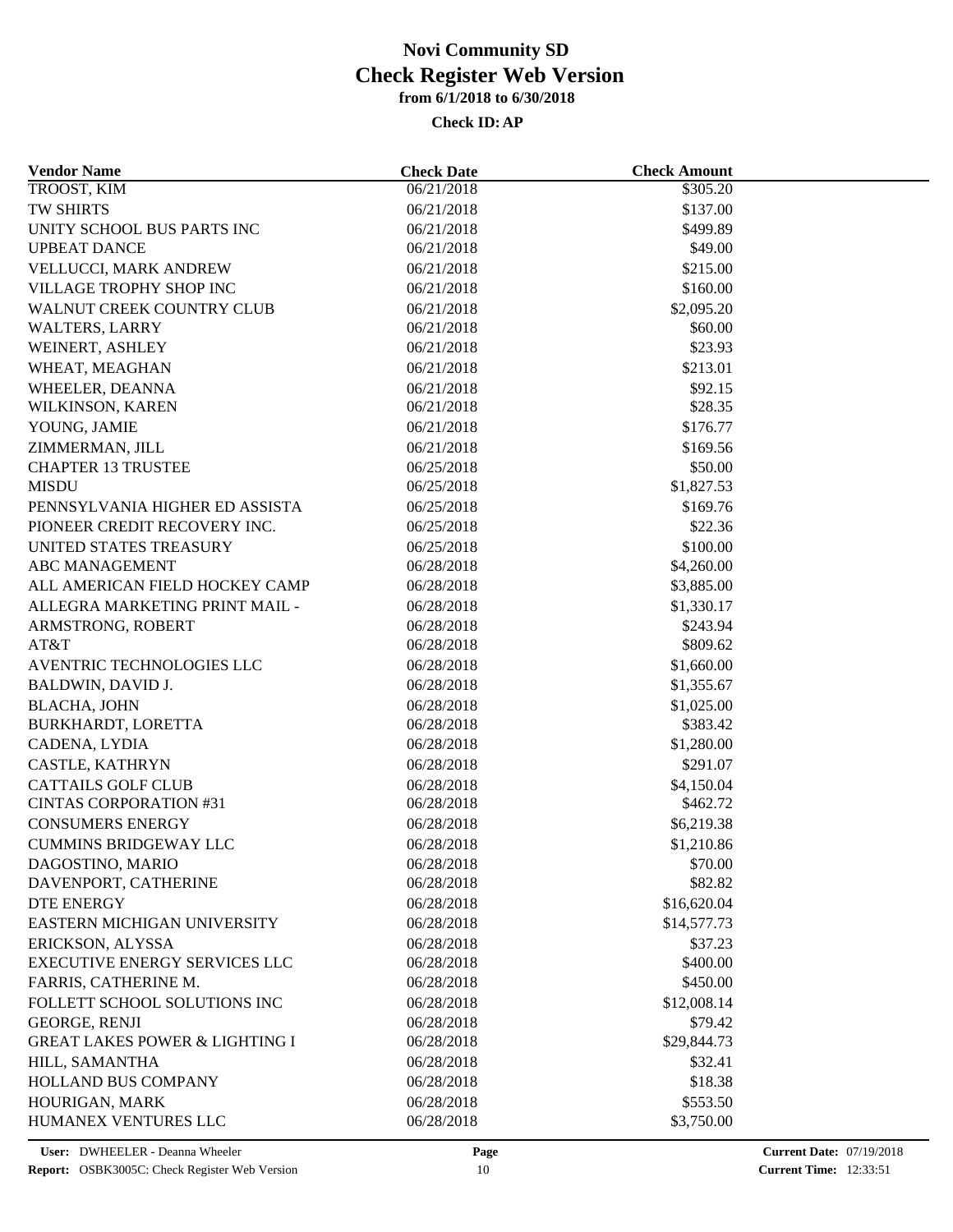| <b>Vendor Name</b>                        | <b>Check Date</b> | <b>Check Amount</b> |  |
|-------------------------------------------|-------------------|---------------------|--|
| <b>INTEGRITY TESTING &amp; SAFETY ADM</b> | 06/28/2018        | \$75.00             |  |
| INTERIM HOME HEALTHCARE OF OAK            | 06/28/2018        | \$2,873.75          |  |
| <b>INTERIOR ENVIRONMENTS LLC</b>          | 06/28/2018        | \$24,283.00         |  |
| ITO, YUKO                                 | 06/28/2018        | \$72.00             |  |
| JACKSON TRUCK SERVICE INC                 | 06/28/2018        | \$548.50            |  |
| JODOIN, DEBRA                             | 06/28/2018        | \$69.00             |  |
| KARINEN, ASHLEY                           | 06/28/2018        | \$487.06            |  |
| KOBAKOF, HAROLD OR BARBARA                | 06/28/2018        | \$103.00            |  |
| KODAGI, CHENNARAYA                        | 06/28/2018        | \$75.00             |  |
| KULMAN, CHARLOTTE                         | 06/28/2018        | \$82.30             |  |
| <b>LINCOLN AQUATICS</b>                   | 06/28/2018        | \$185.44            |  |
| MA, MING LEI                              | 06/28/2018        | \$32.31             |  |
| <b>MAKE-A-WISH FOUNDATION</b>             | 06/28/2018        | \$6,200.00          |  |
| <b>MARSHALL MUSIC</b>                     | 06/28/2018        | \$163.00            |  |
| MATSON, MELISSA                           | 06/28/2018        | \$28.97             |  |
| MATTHEWS, STEVEN                          | 06/28/2018        | \$677.77            |  |
| MCDOUGALL, BARBARA                        | 06/28/2018        | \$147.10            |  |
| MCKAIG, HEATHER                           | 06/28/2018        | \$70.52             |  |
| MCKIBBIN, CAROLYN                         | 06/28/2018        | \$59.38             |  |
| METRO STAR BRICK PAVERS AND LA            | 06/28/2018        | \$4,101.09          |  |
| MIDDLE CITIES RISK MANAGEMENT             | 06/28/2018        | \$236,497.00        |  |
| MIDWEST GOLF & TURF COMPANY               | 06/28/2018        | \$875.56            |  |
| MILLER, HELEN                             | 06/28/2018        | \$67.96             |  |
| NORTH, JOANNE                             | 06/28/2018        | \$76.00             |  |
| <b>NOVI PUBLIC LIBRARY</b>                | 06/28/2018        | \$1,753.30          |  |
| <b>OAKLAND SCHOOLS</b>                    | 06/28/2018        | \$546.64            |  |
| PEDIATRIC HEALTH CONSULTANTS I            | 06/28/2018        | \$54,127.36         |  |
| PERRINE, LAURA                            | 06/28/2018        | \$124.00            |  |
| PLYMOUTH PT SPECIALISTS                   | 06/28/2018        | \$9,163.65          |  |
| ROEST, KARENNA                            | 06/28/2018        | \$500.00            |  |
| RUSSELL, WESTON                           | 06/28/2018        | \$35.38             |  |
| RYZNAR, MARTHA                            | 06/28/2018        | \$22.90             |  |
| SAFEWAY SHREDDING LLC                     | 06/28/2018        | \$170.00            |  |
| SCHLICKER, MELISSA                        | 06/28/2018        | \$522.39            |  |
| <b>SEARS, LISA</b>                        | 06/28/2018        | \$194.82            |  |
| SHETTY, NIDHI                             | 06/28/2018        | \$35.64             |  |
| SIKAITIS, JODIE                           | 06/28/2018        | \$360.08            |  |
| STADTHERR, DIANNA                         | 06/28/2018        | \$250.00            |  |
| <b>TEAM SPORTS INC</b>                    | 06/28/2018        | \$3,008.10          |  |
| THE RIEGLE PRESS INC                      | 06/28/2018        | \$89.27             |  |
| THURMAN, PUNITA DANI                      | 06/28/2018        | \$183.81            |  |
| TRANSPORTATION ACCESSORIES CO             | 06/28/2018        | \$69.09             |  |
| <b>TREDROC TIRE SERVICES LLC</b>          | 06/28/2018        | \$238.82            |  |
| TROOST, KIM                               | 06/28/2018        | \$274.68            |  |
| TWOMEY, ERIN                              | 06/28/2018        | \$26.61             |  |
|                                           |                   |                     |  |
| <b>UDUPA, ANU</b>                         | 06/28/2018        | \$56.76             |  |
| UNITY SCHOOL BUS PARTS INC                | 06/28/2018        | \$173.81            |  |
| UNIVERSITY LIGGETT SCHOOL                 | 06/28/2018        | \$250.00            |  |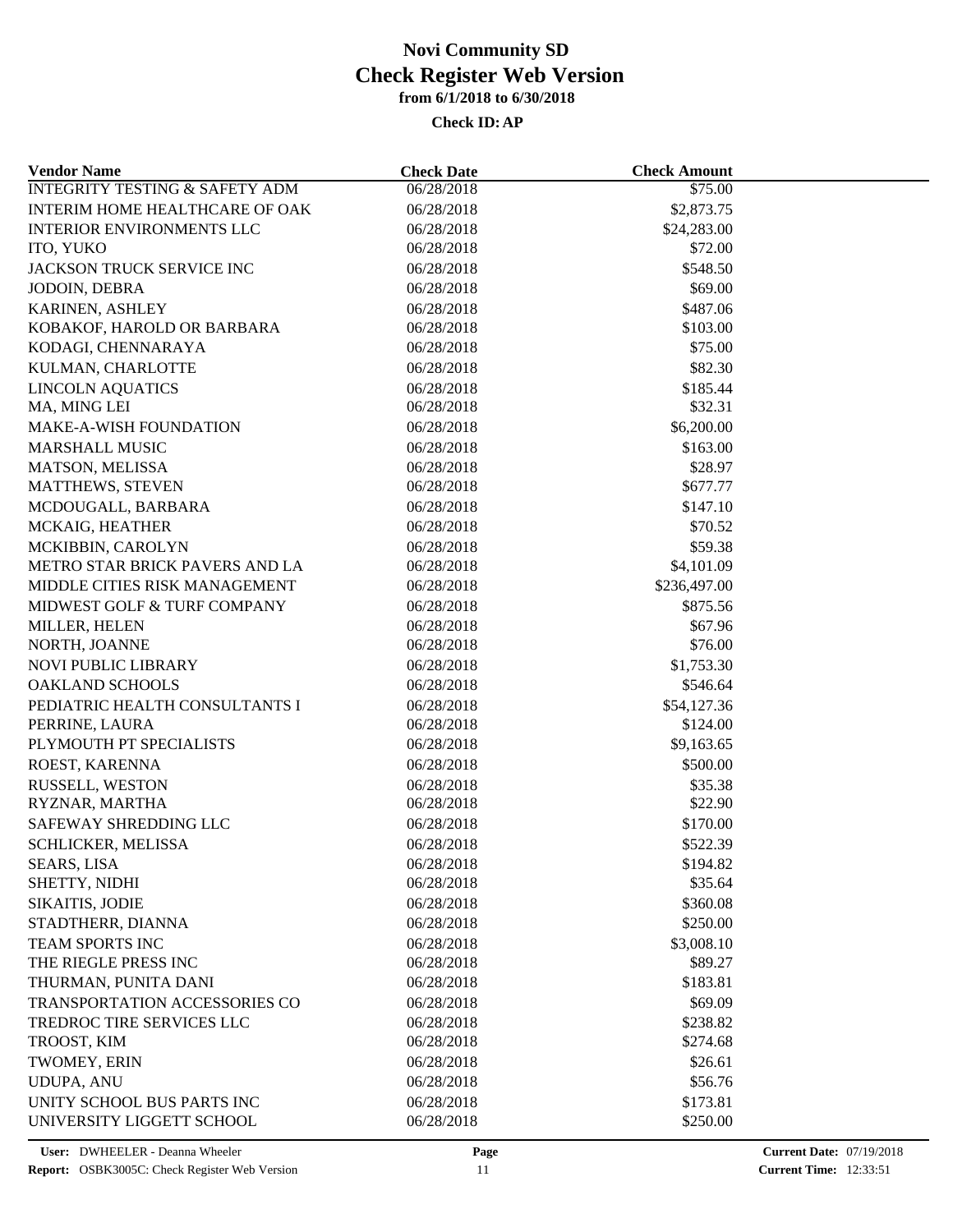| <b>Vendor Name</b>                 | <b>Check Date</b> | <b>Check Amount</b>   |                |
|------------------------------------|-------------------|-----------------------|----------------|
| <b>UNIVERSITY OF MICHIGAN</b>      | 06/28/2018        | \$100.00              |                |
| <b>WAGEWORKS INC</b>               | 06/28/2018        | \$826.80              |                |
| WALCZAK, KRISTEN                   | 06/28/2018        | \$48.00               |                |
| WALSWORTH PUBLISHING COMPANY       | 06/28/2018        | \$3,706.59            |                |
| WEBBER, RONALD J.                  | 06/28/2018        | \$225.85              |                |
| <b>ZELEXA LLC</b>                  | 06/28/2018        | \$495.00              |                |
| 800-4-BLINDS                       | 06/29/2018        | \$302.00              |                |
| <b>AQUATIC SOURCE LLC</b>          | 06/29/2018        | \$140.00              |                |
| <b>CATTAILS GOLF CLUB</b>          | 06/29/2018        | \$5,323.16            |                |
| <b>CINTAS CORPORATION #31</b>      | 06/29/2018        | \$153.19              |                |
| DEMCO INCORPORATED                 | 06/29/2018        | \$229.03              |                |
| FARRIS, CATHERINE M.               | 06/29/2018        | \$518.35              |                |
| HENDERSON, BETH                    | 06/29/2018        | \$32.70               |                |
| <b>HOLLAND BUS COMPANY</b>         | 06/29/2018        | \$82.22               |                |
| HOPPENSTEDT, DARBY                 | 06/29/2018        | \$12.42               |                |
| HP INC                             | 06/29/2018        | \$1,596.69            |                |
| JACKSON TRUCK SERVICE INC          | 06/29/2018        | \$181.20              |                |
| KINZER, GARY                       | 06/29/2018        | \$591.63              |                |
| LEE, MYLA                          | 06/29/2018        | \$39.46               |                |
| LIPSON, ALLIE                      | 06/29/2018        | \$125.00              |                |
| <b>M-2 AUTO PARTS INC</b>          | 06/29/2018        | \$37.96               |                |
| MALBON, JOANNE M.                  | 06/29/2018        | \$89.25               |                |
| MICHIGAN.COM                       | 06/29/2018        | \$68.38               |                |
| NESMITH, RUSSELL P.                | 06/29/2018        | \$3.00                |                |
| PERFECT IMPRESSIONS                | 06/29/2018        | \$252.44              |                |
| PREMIER PEST MANAGEMENT            | 06/29/2018        | \$412.00              |                |
| PRINTNOLOGY INC                    | 06/29/2018        | \$153.85              |                |
| PROVIDENCE OCCUPATIONAL HEALTH     | 06/29/2018        | \$62.00               |                |
| SCHOOLPICTURES.COM                 | 06/29/2018        | \$2,864.28            |                |
| SITEONE LANDSCAPE SUPPLY LLC       | 06/29/2018        | \$12.92               |                |
| SONITROL GREAK LAKES - MICHIGA     | 06/29/2018        | \$474.56              |                |
| TREDROC TIRE SERVICES LLC          | 06/29/2018        | \$975.24              |                |
| <b>OAKLAND SCHOOLS</b>             | 06/29/2018        | \$10.00               |                |
| <b>OAKLAND SCHOOLS</b>             | 06/29/2018        | \$536.64              |                |
| <b>STAGE NOVI THEATRE BOOSTERS</b> | 06/29/2018        | \$405.52              |                |
|                                    |                   | <b>Issued:</b>        | \$537,537.60   |
|                                    |                   | <b>Reversed:</b>      | \$2,145.52     |
|                                    |                   | Cancelled:            | \$1,385,976.49 |
| <b>AP Checks Processed:</b>        | 563               | <b>AP Bank Total:</b> | \$1,925,659.61 |
| <b>Total Checks Processed:</b>     | 563               | <b>Grand Total:</b>   | \$1,925,659.61 |